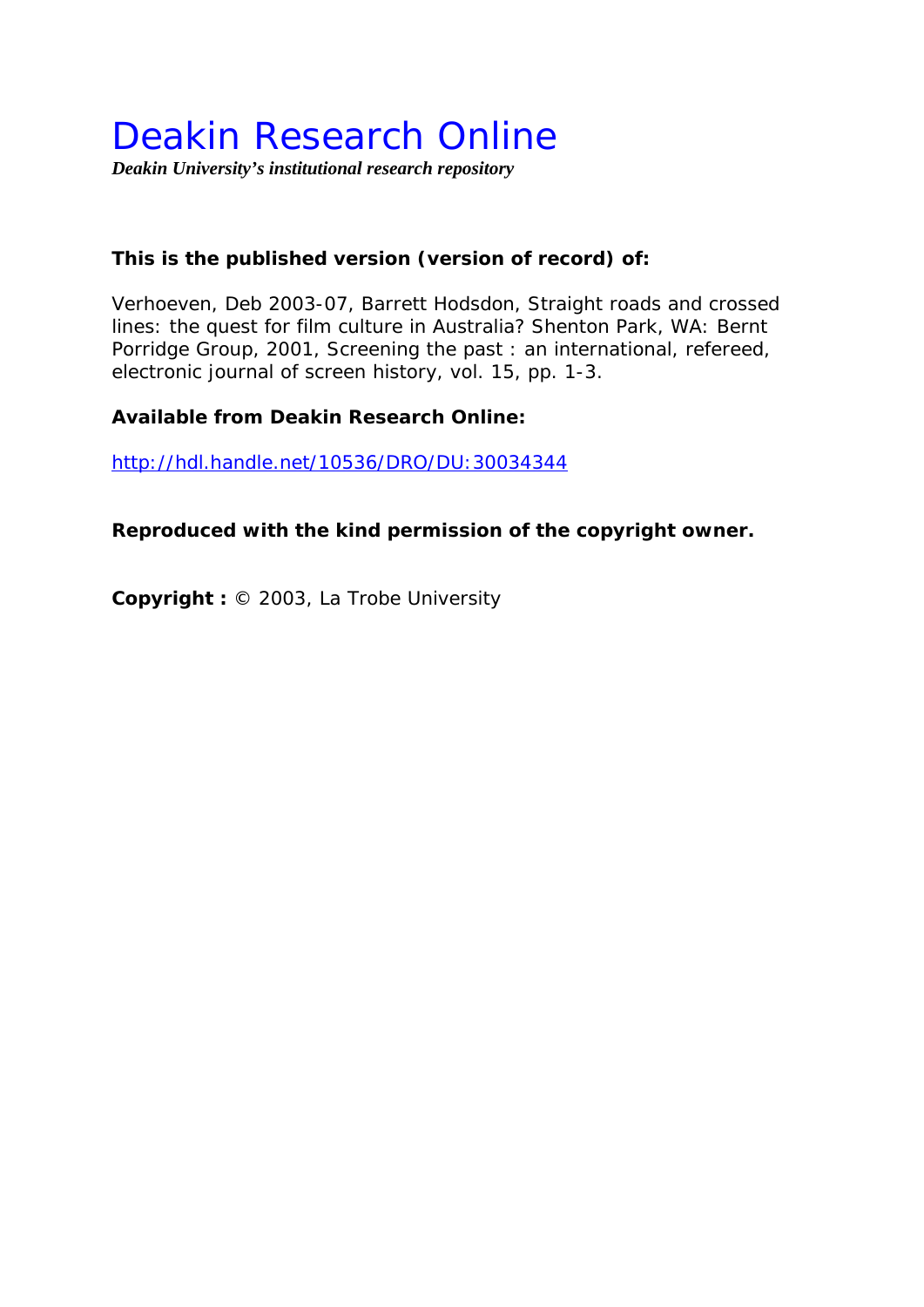

Barrett Hodsdon, *Straight roads and crossed lines: the quest for film culture in Australia?* Shenton Park, WA: Bernt Porridge Group, 2001

ISBN: 0 95792100 4 (pb)

 $205nn$ 

Au\$45 plus \$8 postage from 35 Doris Street, North Sydney, 2060.

(Review copy supplied by the publishers)

I like the question mark at the end of Barrett Hodsdon's book title. It seems to cast doubt on whether there is a quest for film culture in Australia at all. And given the current government's preference for pointing the policy vacuum at anything that moves, you could be excused for wondering how such a quest might even occur any more. Which is where Hodsdon's book comes in handy. By charting the recent cultural history of both the independent and government-sponsored film industry Hodsdon is able to navigate between the *straight roads* and their *crossed lines* like a seasoned traveller. The book is part travelogue, drawn from Hodsdon's own extensive experience of film culture in this country. But it is also a deeper enquiry into the motivation, meaning and value of that journey.

You have to admire the way Hodsdon abandons all qualms and leaps into his manuscript at the outset by asking the question that has confounded any real discussion of screen culture in this country – is an agreed definition of the term "screen culture" even possible? What might any definition of screen culture look like? And how has the name of screen culture been mobilised in the service of particular interests and institutions for instance?

Unlike the Gonski Report (the lone document that has wreaked more havoc for screen culture in Australia than any other) Hodsdon takes to his subject with enormous enterprise. The Gonski Report avoided difficult questions by summarily suggesting screen culture simply wasn't interesting or important enough to warrant detailed discussion let alone funding. In the wake of its brusque dismissal of screen culture there has been an enormous amount of energy expended on questions of definition from all directions – except of course the government and its agencies. At the end of one marathon defense of screen culture, an underwhelmed Senator was even heard to ask – "so are you saying that if I go to the movies at my local cinema *that's* screen culture?" Apparently you could hear the unmistakable sound of a plug being pulled in the ensuing silence.

So Hodsdon must list amongst his considerable talents, his impeccable sense of timing. His book couldn't have appeared at a more crucial point in the history of Australian film culture, his questions could not have been more prescient, his attempts to elevate debate could not have been more urgent.

For the current government, the meaning of screen culture has been reduced to whatever drains its resources that cannot be called a film production. It's a sort of recognisable absence, a "notproduction" activity. It's a handy catchphrase that is brandished only in order to offset protestant industry policies that give preference to the act of exposing film stock (whether anyone is there to see the result or not). Its parameters include no real interest in the actual cultural life of the film industry's many and varied participants. Screen culture is retained in name only, in the vain hope that it might generate a good celebrity photo opportunity for a government official. A recent and relevant example of the government's opportunistic uses of screen culture occurred recently when the current Australian Film Commission (AFC) head, Kim Dalton, disingenuously quoted Hodsdon's book in order to defend the government's de-funding of the Australian Film Institute (AFI).(*Metro*, no. 134, p. 10) Were he a cynical man (which he is not) Hodsdon may have been delighted that his work should be drawn into a public fracas between two organizations in such a way. But despite his admitted intention to provoke debate I imagine Hodsdon would be horrified to find his words taken to defend an argument based on such a slight act of reading.

The book's position in regard to the AFI is actually a complicated one. In Hodsdon's depiction the AFI wavers uncertainly between a Straight Line and its intersection. In some ways Hodsdon's criticisms of the AFI might have benefited from a deeper exploration of its vexed position in relation to its funding taskmasters. At other times the AFI serves as shorthand for a critique of the perils of bureaucratisation. All too often the AFI is held responsible for policy initiatives which in fact belong to its funding agency the AFC (and the same could be said of the latter and its relationship to its funding source in the government of the day.)

This critique of the film industry bureaucracy is both the book's strength and a possible weakness. On the one hand, Hodsdon gives deserved attention to the "unofficial" cultural networks that underpinned any understanding of the film industry in the 1960s and '70s. In many instances the making official of industry mechanisms from the mid-seventies signalled the ossification or end of these communities. So whilst Hodsdon's book is a plea for an opening up of screen culture, perhaps its greatest strength is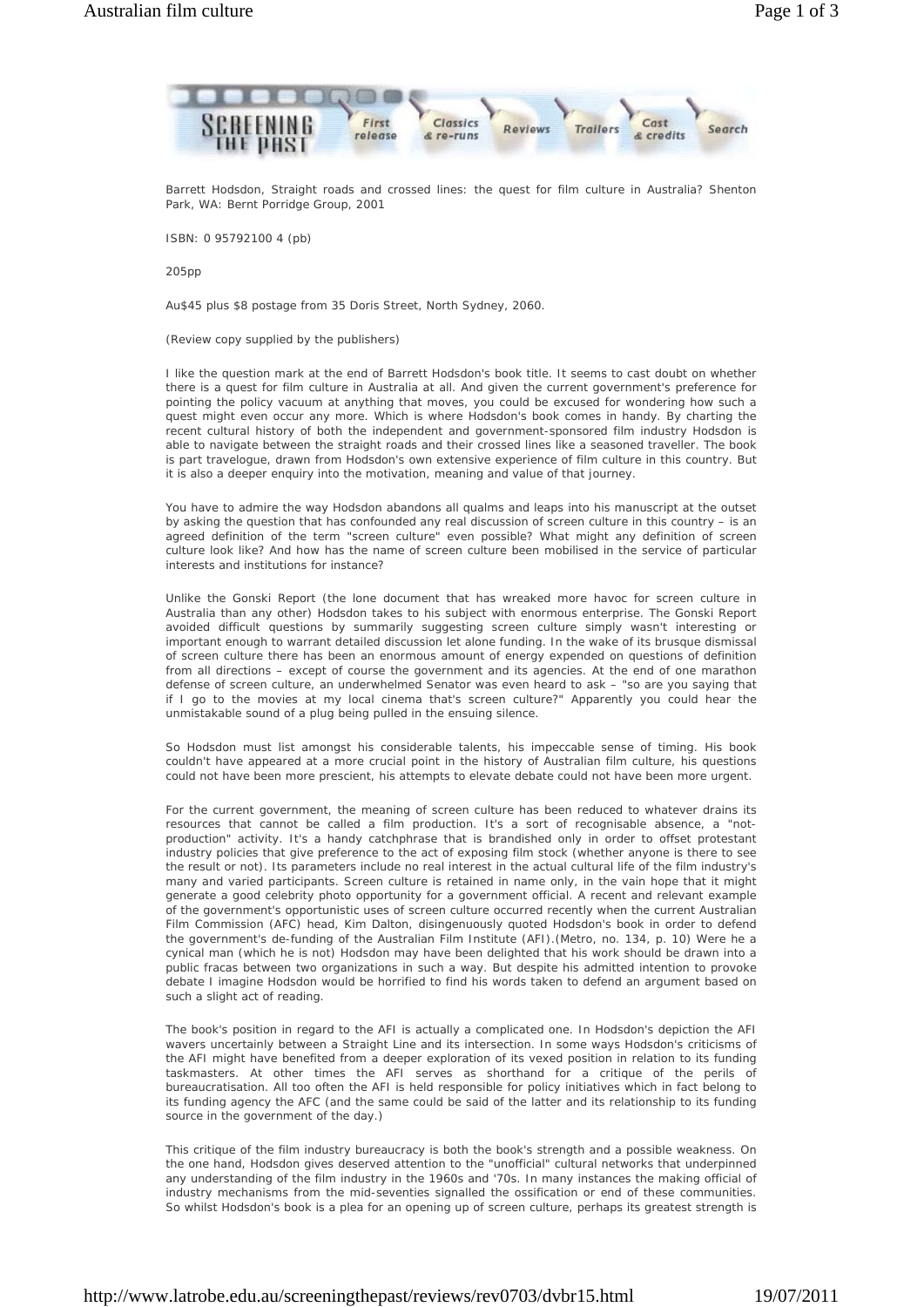his documentation of those chapters of Australia's film history that are now closed. The demise of the university film societies, the Sydney filmmaker's co-op, and the myriad film journals that sprang up in the '60s and '70s.

But Hodsdon's disenchantment with the bureaucratisation of the industry occasionally leads Hodsdon to a reduced discussion of key cultural organizations, describing their impact largely in terms of their capacity to soak up money like "blotting paper". Whilst there are many criticisms to be made of the key cultural organizations, the AFI amongst them, it could also be argued that the recent dismantling of funded film media outlets (*Filmnew*s, *Cinema papers*) and secure organisational frameworks (AFI for instance), is actively undermining the persistence of "cultural memory". Screen culture in Australia now seems to rebuild its wheels over and over again – reducing its momentum (straight or crossed) and actually blunting its critical edge.

Hence the crucial relevance of Hodson's observation, that there is currently a lack of "resolve and perspicacity" in the analysis of the Australian film industry. I'd be inclined to agree except for the fact that Hodsdon's own resolute and perspicacious contribution to this analysis in *Straight roads and crossed lines* actually undermines the surety of his assertion.

#### **Addendum**

Since this review was written the May 2003 Federal Australian Budget delivered its bombshell announcement that the AFC and Screensound (formerly the National Film and Sound Archive) would summarily be merged. The government's decision, to be made effective from July 1, was arrived at without industry and stakeholder consultation, and presented as a *fait accompli*. The merger (or "integration" as it has been more accurately described by a key AFC official) represents a significant legislative step forward for the Archive which will now share the AFC's status as a statutory authority after years of languishing in the direct purview of DCITA. It does however beg the sorts of question marks of which Barrett Hodsdon is so fond. Whilst the move to AFC represents a legislative improvement it is not clear yet how the core functions of the Archive will benefit from the new arrangements, or indeed what the detail of the arrangements will in fact be. But even though very little detail about the structure of the merger is available at this stage, a few initial observations can be made:

Although Screensound is a far weightier organization than the AFC, (some 250 or so staff compared to about 60) the AFC will administer the newly merged entities and that the Archive will have minimal representation amongst the AFC Commissioners. The key message here is that, once again, film culture is subservient to the administration of film production subsidies (the AFC's principal activity). In fact the AFC's argument, that bringing the Archive under the AFC will raise the profile of screen culture rests on the assumption that substantial PR benefits are derived by association with "industry", that the Archive will be better off defined as a *de facto* production activity.

Then there is the matter of the AFC's hostility toward the film education sector. The Archive on the other hand has a strong community of education stakeholders who may feel that any rhetoric around the merger that emphasises the Archive's newfound "industry relevance" will be at the expense of its crucial role in education.

A key statement of the government's press release suggests the merger makes sense because of "the AFC's ability to support national exhibition programmes" – a claim for which little substantial evidence appears to exist. The statement might instead be seen to suggest that one purpose of the merger is to provide an audio-visual resource from which the AFC might expand its role in administering its own exhibition programs (rather than supporting the work of other cultural organizations for instance). It isn't clear yet whether funds ordinarily divested through the AFC's cultural development branch will be redirected to support exhibition activities operated directly by the new AFC-Archive. Nor how the many cultural organisations that rely both on funding from AFC and additional (in kind or other) support from Archive will fare. There is for example, a risk is that once the AFC and the Archive are merged there may arise conflicts of interest in which it is either in the AFC's interest to fund an independent activity (because it will realise additional income from Archive rentals/footage sales etc) or not to fund an activity (because it requires further unfinanced support from the Archive).

Finally there is a larger question around why a government so committed to a broad economic and political program of rationalism finds instead in the cultural sector an overriding interest in bringing an increasing range of cultural or exhibition activities within the government's administration. There's a strange irony in seeing this trend to the concentration of screen cultural activities in the hands of a funding agencies at a federal level. Over the last few years in Victoria - at the insistence of the production industry - significant resources have been expended on "unmerging" the functions of the organization formerly known as Cinemedia into separate exhibition and production defined organizations (ACMI & Film Victoria respectively).

With the 20/20 hindsight provided by this merger it might now be possible to understand some of the more inexplicable features of the screen cultural landscape of recent years. If, as the current reorganisation of the players suggests, the end game has always been to produce a kind of (former) British model for Australian film policy then we can explain the sudden reduction of the AFI's functions to their Awards only (think of the BAFTAs). And the merger of the AFC and the Archive certainly creates an organization that looks a lot like the BFI used to look. Of course, this cosy industry model has since been reviewed in Britain and superseded by the UK Film Council, a private company that has responsibility for all direct government film funding from the Department for Culture, Media and Sport,